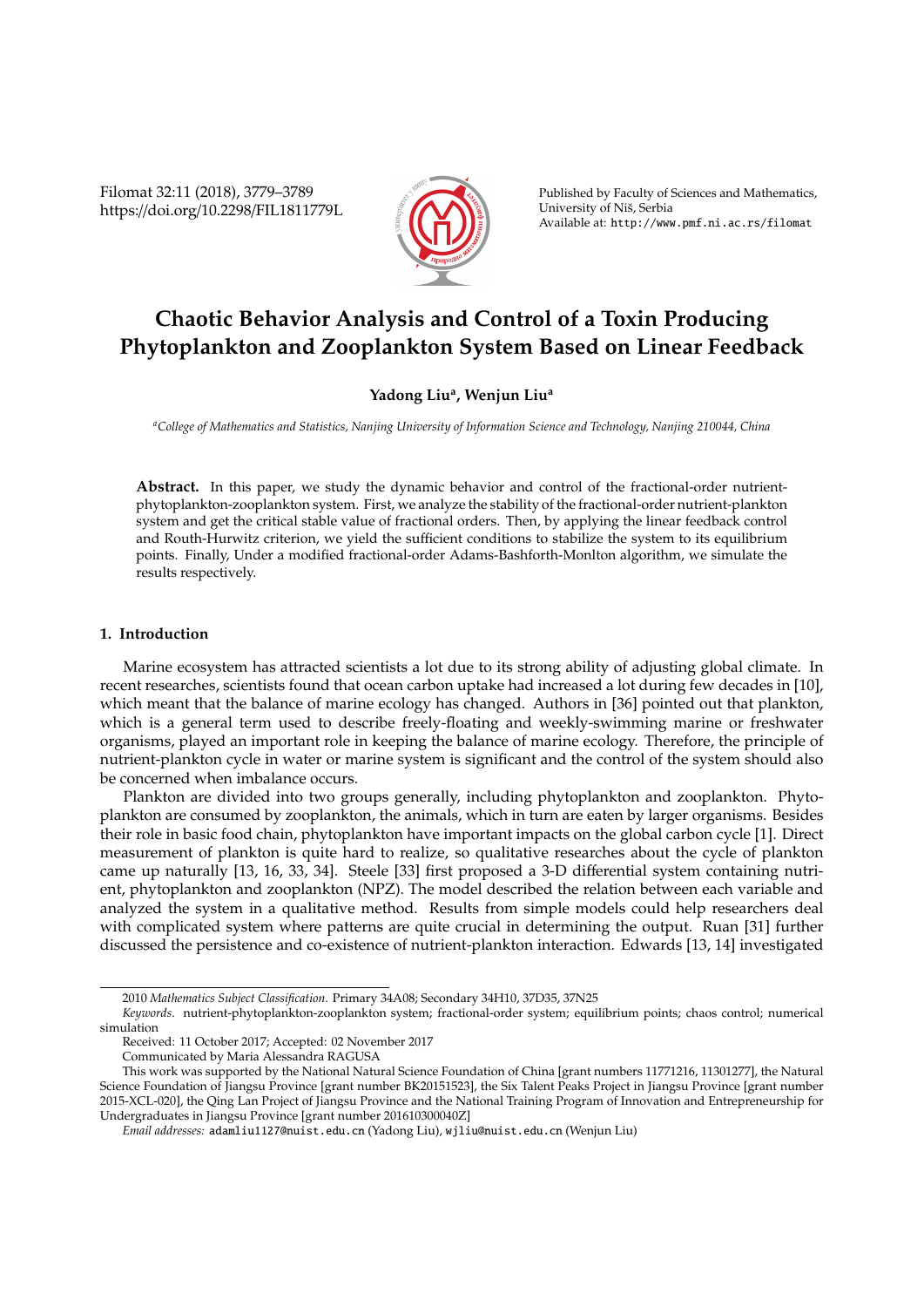the dynamic behavior of plankton population with each term of the model like zooplankton mortality or higher predation. He also extended the NPZ model into a 4-D model with the component of detritus, which was named NPZD model [15]. Franks [17] coupled the model into physics and used a NPZ-Physics model to simulate the ecological system.

Researches on the dynamic nutrient-phytoplankton-zooplankton system were more complicated than before when it comes to the additional effects of toxicity. Toxin producing phytoplankton is a group of phytoplankton that have the capability of producing some toxic chemicals. The role of toxin and nutrient on the plankton system was discussed in [6, 8, 21]. What's more, time delayed system were being discussed in the next decade.

As we all know, time delay is a common phenomenon in biological system. The analysis of the system is rather complex and sometimes it will become unstable when time delay happens [23]. Ruan [30] and Das [9] considered the interaction of NPZ system with time delay due to gestation and nutrient recycling and Sharma [32] concluded the properties of Toxin-NPZ system interaction with different functional response and time delay. Moreover, with the development above, fractional-order ecology systems grew up gradually.

Fractional-order calculus is the extension and generalization of integer-order calculus, which has more than 300 years of history [4]. It is known that fractional differential equations are more effective and valuable in science and engineering due to its naturally relation to system with memory which is a common feature of many phenomena. There are numerous application of fractional differential equations in many subjects like polymer rheology, regular variation in thermodynamics, biophysics, blood flow phenomena, electrical circuits, energy demand-supply system, ecology system, love triangle system etc. [2, 3, 7, 22, 25, 28]. Then, fractional-oder NPZ models were studied gradually, including stabilities of the system, properties with different functional response and time delay in system [20, 29].

In [20], Javidi proposed a fractional-order NPZ system based on [21] as follows:

 $\sqrt{ }$  $\left\{\right.$ 

 $\begin{array}{c} \hline \end{array}$ 

$$
\frac{d^{a_1}N}{dt^{a_1}} = N_0 - AN - BNP + CP,
$$
\n
$$
\frac{d^{a_2}P}{dt^{a_2}} = A_1NP - B_1P - \frac{WPZ}{D+P'},
$$
\n
$$
\frac{d^{a_3}Z}{dt^{a_3}} = \frac{W_1PZ}{D+P} - A_2Z - C_1PZ,
$$
\n(1)

where  $0 < \alpha_i < 1$ ,  $N_0$ , A, B, C, A<sub>1</sub>, B<sub>1</sub>, W, W<sub>1</sub>, A<sub>2</sub>, C<sub>1</sub> are all positive parameters. N(t), P(t), Z(t) denote the concentration of nutrient, the biomass of phytoplankton and zooplankton, respectively; N<sub>0</sub> is the constant supply rate of nutrient to the system and *AN* is the loss of nutrient due to leaching; We make the assumption that the growth rate of phytoplankton biomass is *A*, *W* is the rate of predation phytoplankton by zooplankton and the corresponding conversion rate of zooplankton is  $W_1$ ; The Holling type-II funtional response here with *D* as half-saturation constant is used to explain the interaction; We take *BN* as the specific rate of nutrient uptaken per unit biomass of phytoplankton in unit time and depletion of zooplankton biomass due to toxin producing phytoplankton is given *C*1*PZ*; What's more, the phytoplankton and zooplankton biomass depletion due to natural mortality at the rate of *B*<sup>1</sup> and *A*2, respectively. Much work need to be done of system (1) and Javidi investigated the stable condition of system (1) at each equilibrium by changing parameters.

During past decades, chaos control of different chaotic fractional-order system was also a hot issue due to its importance in stabilizing the system in life. There were various approaches to control different chaotic fractional-order systems. For example, Li and Chen [24] applied linear feedback control in a chaotic fractional Chen system, Zhang et al. [38] investigated an adaptive single driving variable controller in a chaotic fractional-order Lü-Lü system and Yin et al. [37] analyzed adaptive sliding mode control methods. A proper controller could help managers to do better in dealing with imbalance phenomena in nature.

As far as we know, control of chaotic fractional-order NPZ system has not been studied in any literature. Motivated by the researches above, we investigate the problem of the control of fractional-order NPZ system in this article. First, we look back on the stability at each equilibrium point of the system (1) and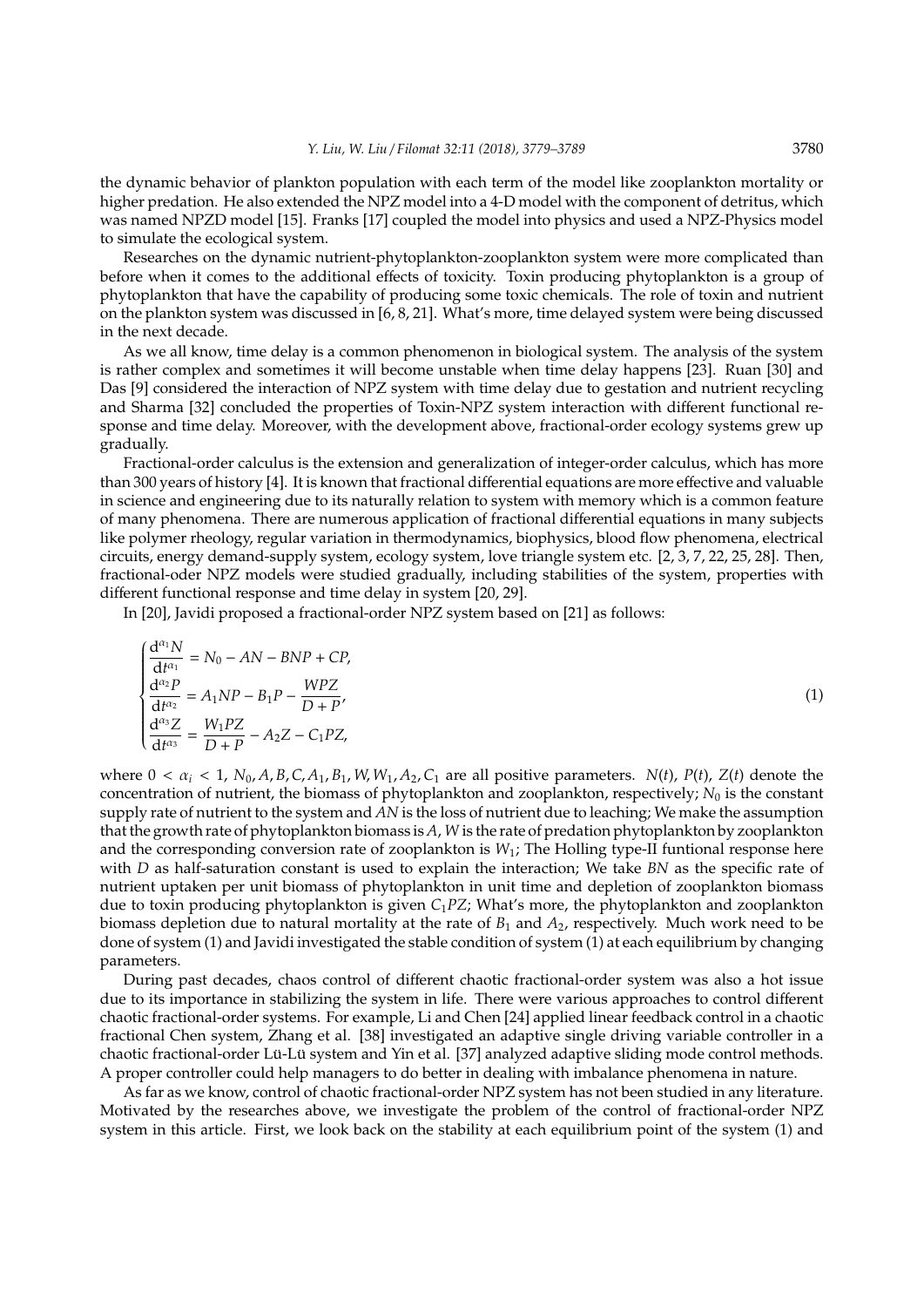analyze the dynamic behavior in system. Moreover, in order to stabilize the system, we design a linear feedback control and give the sufficient condition with corresponding proof about feedback gains of each equilibrium point, respectively. Finally, we do some numerical simulation and verify the results obtained before.

The paper is arranged as follows. Section 2 gives the preliminary of the fractional calculus and analyzes the stability of the fractional-order nutrient-phytoplankton-zooplankton system. Section 3 does the linear feedback control in fractional-order NPZ system and gives the sufficient condition about feedback of each equilibrium point, respectively. Section 4 shows the numerical simulations to verify our results in Section 2 and 3.

#### **2. The Stability of the Fractional-order NPZ System**

#### *2.1. Basics of fractional-order calculus*

The Caputo definition of fractional derivative [5] is given as

$$
D^{\alpha} f(t) = J^{l-\alpha} f^{(l)}(t), \alpha > 0,
$$

where the operator *D<sup>α</sup>* is referred as the "*α*-order Caputo differential operator", *f*<sup>(*l*)</sup> represents the *l*-order derivative of  $f(t)$ ,  $l = \lfloor \alpha \rfloor$  is the smallest integer which is not less than  $\alpha$  and  $J^{\theta}$  is the  $\theta$ -order Riemann-Liouville integral operator which can be described as

$$
J^{\theta}u(t)=\frac{1}{\Gamma(\theta)}\int_0^t(t-\tau)^{(\theta-1)}u(\tau)d(\tau),\theta>0,
$$

where  $\Gamma(\theta)$  is the Euler's Gamma function.

In [19, 26, 27], stability conditions and their applications to systems of fraction-order differential equations were reported. We consider the following nonlinear autonomous fractional-order system

$$
D^{\alpha}X(t) = F(X(t)), X(0) = X_0,
$$
\n(2)

where  $X(t) = (x_1, x_2, x_3)^T \in R^3$ ,  $F: R^3 \to R^3$  is a nonlinear vector function in terms of *X*. The Jacobian matrix evaluated at the equilibrium point  $X^* = (x_1^*)$  $_{1}^{*}, x_{2}^{*}$ 2 , *x* ∗  $_{3}^{*}$ ) is

$$
J(X^*) = \left(\frac{\partial F_i}{\partial x_j}\right)_{ij}\Big|_{x=x^*}.\tag{3}
$$

The local stability of the equilibrium points of a linearized fractional-order system can be obtained from the following lemma [27]:

**Lemma 2.1.** *If all the eigenvalues* λ1, λ2, λ<sup>3</sup> *of the equilibrium point X*<sup>∗</sup> *of Jacobian matrix* (3)*, satisfy the Matignon's conditions [26] which can be described as*

$$
\left|\arg \lambda_i\right| > \alpha \pi/2, \quad (i = 1, 2, 3),\tag{4}
$$

 $\omega$ here  $|\arg \lambda_i|(i = 1, 2, 3)$  denotes the argument value of the eigenvalue  $\lambda_i$ . Then  $X^*$  is locally asymptotically stable.

#### *2.2. Stability in equilibrium points*

 $\mathbf{r}$ 

In this section, we look back on the stability of system (1). Let

$$
\frac{d^{\alpha}}{dt^{\alpha}}N=0, \qquad \frac{d^{\alpha}}{dt^{\alpha}}P=0, \qquad \frac{d^{\alpha}}{dt^{\alpha}}Z=0.
$$
\n(5)

There exist four equilibrium points as follows:

(i) Boundary equilibrium point  $E_1 = (N_1^*, 0, 0)$ , where  $N_1^* = \frac{N_0}{A}$ .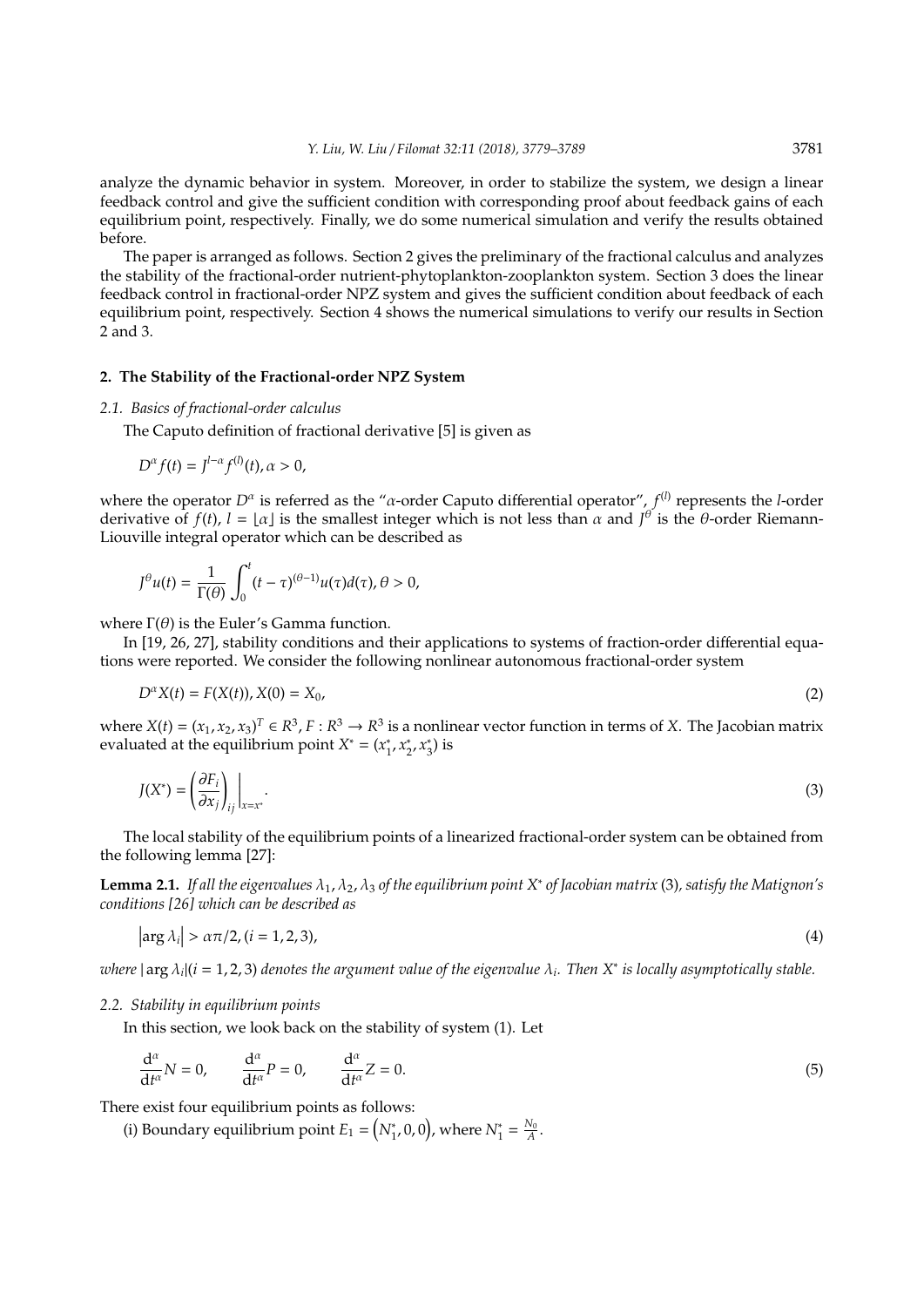(ii) Zooplankton-free point  $E_2 = (N_2^*, P_2^*)$ <sup>\*</sup><sub>2</sub>, 0) if (*A*<sub>1</sub>*N*<sub>0</sub> − *AB*<sub>1</sub>) (*BB*<sub>1</sub> − *A*<sub>1</sub>C<sub>1</sub>) > 0, where  $N_2^* = \frac{B_1}{A_1}$  $\frac{B_1}{A_1}$ ,  $P_2^*$  $\frac{1}{2}$  = *A*1*N*0−*AB*<sup>1</sup>  $\frac{A_1 N_0 - A_1 B_1}{B_1 - A_1 C_1}$ , 0.

(iii) Interior equilibrium points  $E_3 = (N^*_3, P^*_3)$ 3 ,*Z* ∗ <sup>\*</sup><sub>3</sub> $\big)$  and  $E_4 = \big(N_4^*, P_4^*$ 4 ,*Z* ∗  $\binom{4}{4}$  exist if *S* < 0,  $\frac{A_1(N_0 + CP_3^*)}{A + BP_3^*}$  $\frac{A+BP_3^*}{A+BP_3^*} > B_1$  $A_1(N_0 + CP_3^*)$  $\frac{A}{A+BP_3^*} > B_1$ , and  $S^2 > 4C_1DA_2$ , where

$$
\begin{aligned} P_3^* &= \frac{-S - \sqrt{S^2 - 4C_1DA_2}}{2C_1}, & P_4^* &= \frac{-S + \sqrt{S^2 - 4C_1DA_2}}{2C_1}, \\ N_3^* &= \frac{N_0 + CP_3^*}{A + BP_3^*}, & N_4^* &= \frac{N_0 + CP_4^*}{A + BP_4^*}, \\ Z_3^* &= \frac{\left(D + P_3^*\right)\left(A_1N_3^*\right) - B_1}{W}, & Z_4^* &= \frac{\left(D + P_4^*\right)\left(A_1N_4^*\right) - B_1}{W}, \end{aligned}
$$

and  $S = A_2 + DC_1 - W_1$ .

The Jacobian matrix of system (1) at equilibrium points is

$$
J(E^*) = (J_{ij})\big|_{E^*},\tag{6}
$$

where

$$
J_{11} = -A - BP^*, \t J_{12} = -BN^* + C, \t J_{13} = 0,
$$
  
\n
$$
J_{21} = A_1P^*, \t J_{22} = A_1N^* - B_1 - \frac{WDZ^*}{(D + P^*)^2}, \t J_{23} = -\frac{WP^*}{D + P^*},
$$
  
\n
$$
J_{31} = 0, \t J_{32} = \frac{W_1DZ^*}{(D + P^*)^2} - C_1Z^*, \t J_{33} = \frac{W_1P^*}{D + P^*} - A_2 - C_1P^*,
$$

and the corresponding characteristic equation of matrix (6) is given by

$$
\lambda^3 + \sigma_1 \lambda^2 + \sigma_2 \lambda + \sigma_3 = 0,\tag{7}
$$

where

$$
\sigma_1 = -(J_{11} + J_{22} + J_{33}),
$$
  
\n
$$
\sigma_2 = J_{11}J_{22} + J_{11}J_{33} + J_{22}J_{33} - J_{23}J_{32} - J_{12}J_{21},
$$
  
\n
$$
\sigma_3 = J_{12}J_{21}J_{33} + J_{11}J_{23}J_{32} - J_{11}J_{22}J_{33}.
$$

| Table 1: Stability of each equilibrium of system (1) |  |  |
|------------------------------------------------------|--|--|
|------------------------------------------------------|--|--|

| $\Lambda_1$                                                                                                      | $-0.2$          | $-4.1158$       | $0.1019 + 0.2790i$    | $-6.0422$       |  |
|------------------------------------------------------------------------------------------------------------------|-----------------|-----------------|-----------------------|-----------------|--|
| Лэ                                                                                                               | 2.6             | 0.0158          | $0.1019 - 0.2790i$    | 0.4555          |  |
| $\Lambda_3$                                                                                                      | $-0.05$         | 0.0614          | $-0.0981$             | 0.4412          |  |
| Stability                                                                                                        | unstable saddle | unstable saddle | conditionally stable* | unstable saddle |  |
|                                                                                                                  | point           | point           |                       | point           |  |
| Index                                                                                                            |                 |                 |                       |                 |  |
| ຳ.<br>$\sim$ $\sim$ $\sim$ $\sim$ $\sim$ $\sim$ $\sim$<br>$\cdots$<br>$\sim$ $\sim$ $\sim$<br>$\sim$ ----<br>- - |                 |                 |                       |                 |  |

\*System (1) is stable if  $\alpha_i < \min \frac{2}{\pi} \left| \arg \lambda_i \right| = \frac{2}{\pi} |\arctan(0.2790/0.1019)| = 0.7771$  according to Lemma 2.1.

Due to the complexity of getting the analytical solutions of Eq. (7) if parameters are continuous functions, we take  $N_0 = 1.1$ ,  $\hat{A} = 0.2$ ,  $B = 0.3$ ,  $\hat{C} = 0.1$ ,  $A_1 = 0.5$ ,  $B_1 = 0.15$ ,  $W = 0.2$ ,  $W_1 = 0.26$ ,  $A_2 = 0.05$ ,  $C_1 = 0.01$ ,  $D = 1$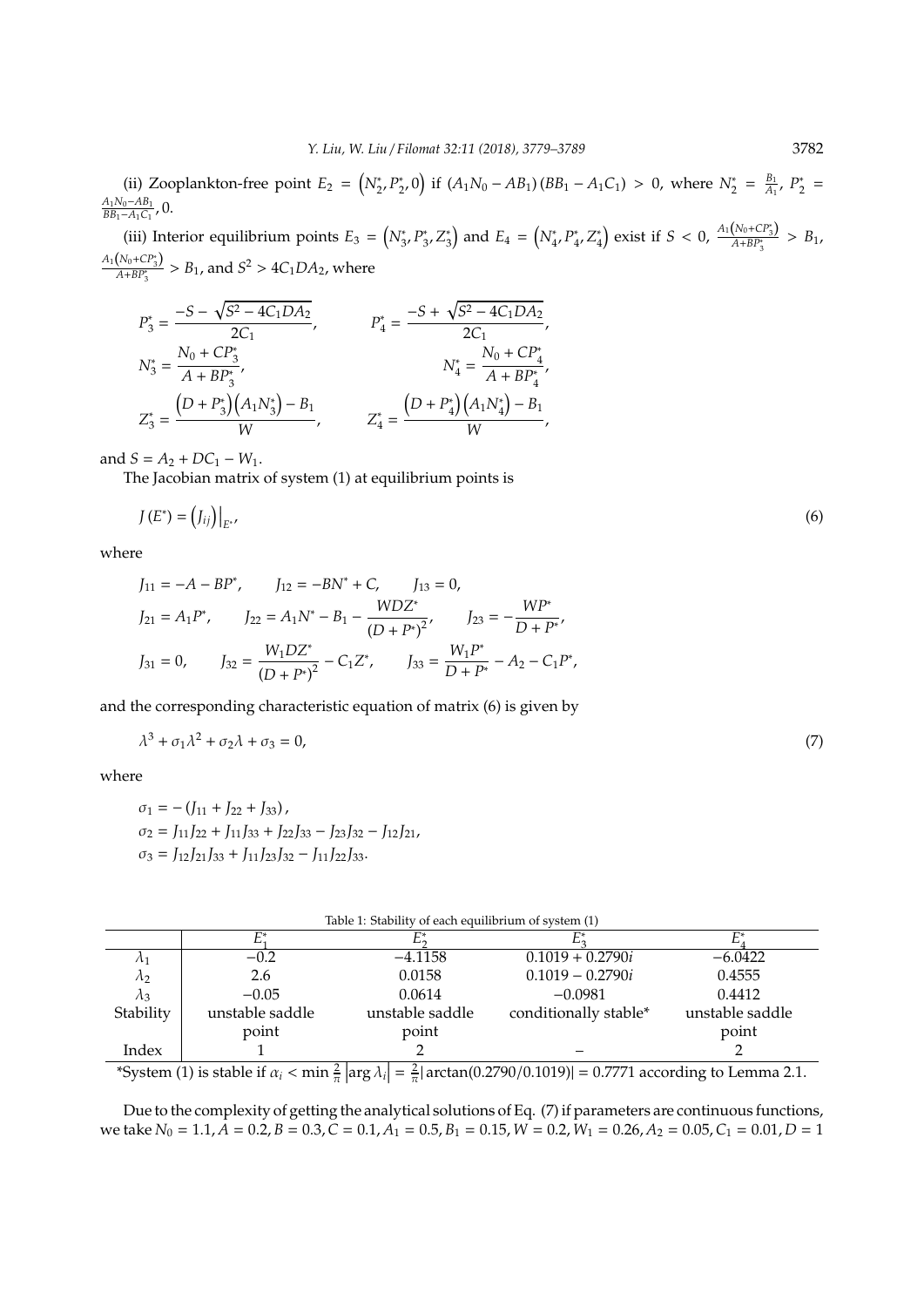from [20] to show this stability. Substituting the parameters and *E*<sup>\*</sup><sub>i</sub>  $i_i^*(i = 1, 2, 3, 4)$  into Eq. (7), one obtains the roots of Eq. (7) and stabilities as shown in Table 1 according to Lemma 2.1.

From Table 1, there exists only one stable equilibrium point when the maximum fractional order among  $\alpha_1$ ,  $\alpha_2$  and  $\alpha_3$  is less than 0.7771. When  $\alpha_1 = \alpha_2 = \alpha_3 = 0.7771$ , system (1) will display instability and there is no stable equilibrium if  $\alpha_1, \alpha_2, \alpha_3$  are all greater than 0.7771. Thus, system (1) is oscillatory which is displayed in Figure 1(a) and Figure 1(b) when  $\alpha_1 = \alpha_2 = \alpha_3 = 0.95$ .



Figure 1: The phase orbit and the evolution over time of fractional-order nutrient-phytoplankton-zooplankton system

To be more precise, we calculate the Lyapunov exponents of the system by methods in [35] when  $\alpha_i$  = 0.95(*i* = 1, 2, 3). As shown in Figure 2, three Lyapunov exponents are 0, -0.1347, and -1.4335 respectively, which means that the trend of system (1) is a limit cycle.



Figure 2: Dynamics of Lyapunov exponents of the fractional-order NPZ system

### **3. Control of the System**

Since the balance of nutrient and plankton plays an important role in the preservation of the ecological environment, this chaotic fractional-order nutrient-plankton system needed to be controlled for a healthy ecology.

In this section, linear state feedback controller is designed to control fractional-order chaotic NPZ system in its equilibrium points as introduced in [24, 27]. Linear feedback controllers have advantages of simple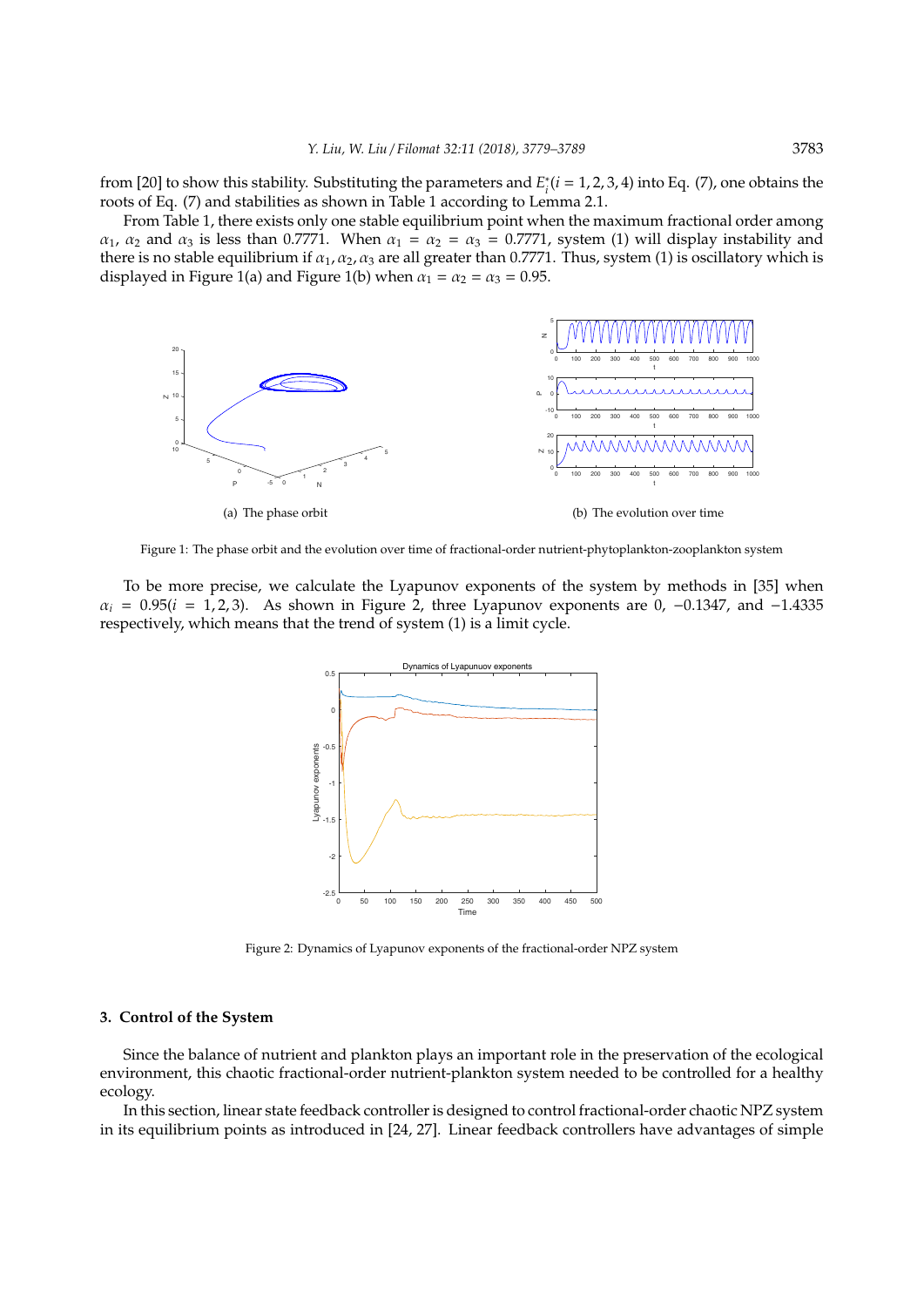structure and intuitive. To be convenient, we set  $\alpha_1 = \alpha_2 = \alpha_3 = \alpha$ , the controlled fractional-order NPZ system is given by

$$
\begin{cases}\n\frac{d^{\alpha}N}{dt^{\alpha}} = N_0 - AN - BNP + CP + k_1 (N - N^*), \\
\frac{d^{\alpha}P}{dt^{\alpha}} = A_1 NP - B_1 P - \frac{W P Z}{D + P} + k_2 (P - P^*), \\
\frac{d^{\alpha}Z}{dt^{\alpha}} = \frac{W_1 P Z}{D + P} - A_2 Z - C_1 P Z + k_3 (Z - Z^*),\n\end{cases}
$$
\n(8)

where  $k_1, k_2$  and  $k_3$  are feedback gains and  $(N^*, P^*, Z^*)$  is the desired equilibrium point to be controlled. The Jacobian matrix of system  $(8)$  at  $(N^*, P^*, Z^*)$  is

$$
J'(E^*) = (I'_{ij})\big|_{E^{*}}\tag{9}
$$

where

$$
J'_{11} = -A - BP^* + k_1, \t J'_{12} = -BN^* + C, \t J'_{13} = 0,
$$
  
\n
$$
J'_{21} = A_1P^*, \t J'_{22} = A_1N^* - B_1 - \frac{WDZ^*}{(D + P^*)^2} + k_2, \t J'_{23} = -\frac{WP^*}{D + P^*},
$$
  
\n
$$
J'_{31} = 0, \t J'_{32} = \frac{W_1DZ^*}{(D + P^*)^2} - C_1Z^*, \t J'_{33} = \frac{W_1P^*}{D + P^*} - A_2 - C_1P^* + k_3,
$$

and the corresponding characteristic equation of matrix (9) is given by

$$
\lambda^3 + \sigma_1' \lambda^2 + \sigma_2' \lambda + \sigma_3' = 0,\tag{10}
$$

where

$$
\sigma'_{1} = -\left(J'_{11} + J'_{22} + J'_{33}\right) - \left(k_{1} + k_{2} + k_{3}\right),
$$
\n
$$
\sigma'_{2} = J'_{11}J'_{22} + J'_{11}J'_{33} + J'_{22}J'_{33} - J'_{23}J'_{32} - J'_{12}J'_{21} + k_{1}\left(J'_{22} + J'_{33}\right) + k_{2}\left(J'_{11} + J'_{33}\right) + k_{3}\left(J'_{11} + J'_{22}\right)
$$
\n
$$
+ k_{1}k_{2} + k_{2}k_{3} + k_{1}k_{3} - J'_{23}J'_{32} - J'_{12}J'_{21},
$$
\n
$$
\sigma'_{3} = J'_{12}J'_{21}J'_{33} + J'_{11}J'_{23}J'_{32} - J'_{11}J'_{22}J'_{33} + k_{1}\left(J'_{23}J'_{32} - J'_{22}J'_{33}\right) + k_{3}\left(J'_{12}J'_{21} - J'_{11}J'_{22}\right) - k_{2}J'_{11}J'_{33} - k_{1}k_{2}k_{3}.
$$

Our goal is to find suitable feedback gains such that system (8) can be controlled in its equilibrium points. We have the following theorems to describe the control the system:

**Theorem 3.1.** *The equilibrium*  $E_1^* = (N_1^*, 0, 0)$  *is locally asymptotically stable if*  $k_1, k_2, k_3$  *satisfy* 

$$
k_1 < A_1
$$
,  $k_2 < B_1 - \frac{A_1 N_0}{A}$ ,  $k_3 < A_2$ .

*Proof.* Substituting *E* ∗  $\mathcal{L}_1^* = \left(\frac{N_0}{A}, 0, 0\right)$  into Eq. (10), we have

$$
[\lambda - (k_1 - A_1)] [\lambda - (k_2 - B_1 + \frac{A_1 N_0}{A})] [(\lambda - (k_3 - A_2)] = 0.
$$
 (11)

The roots of Eq. (11) are  $\lambda_1 = k_1 - A_1$ ,  $\lambda_2 = k_2 - B_1 + \frac{A_1 N_0}{A}$ ,  $\lambda_3 = k_3 - A_2$ . Notice that  $k_1 < A_1$ ,  $k_2 < B_1 - \frac{A_1 N_0}{A}$ ,  $k_3 < A_2$ , one obtains that all roots are real and negative, which means that  $\left|\arg(\lambda_i)\right| = \pi > \frac{\alpha \pi}{2}$  (*i* = 1, 2, 3). Then the proof is completed.  $\square$ 

In the same way as in Theorem 3.1, we have the following theorem: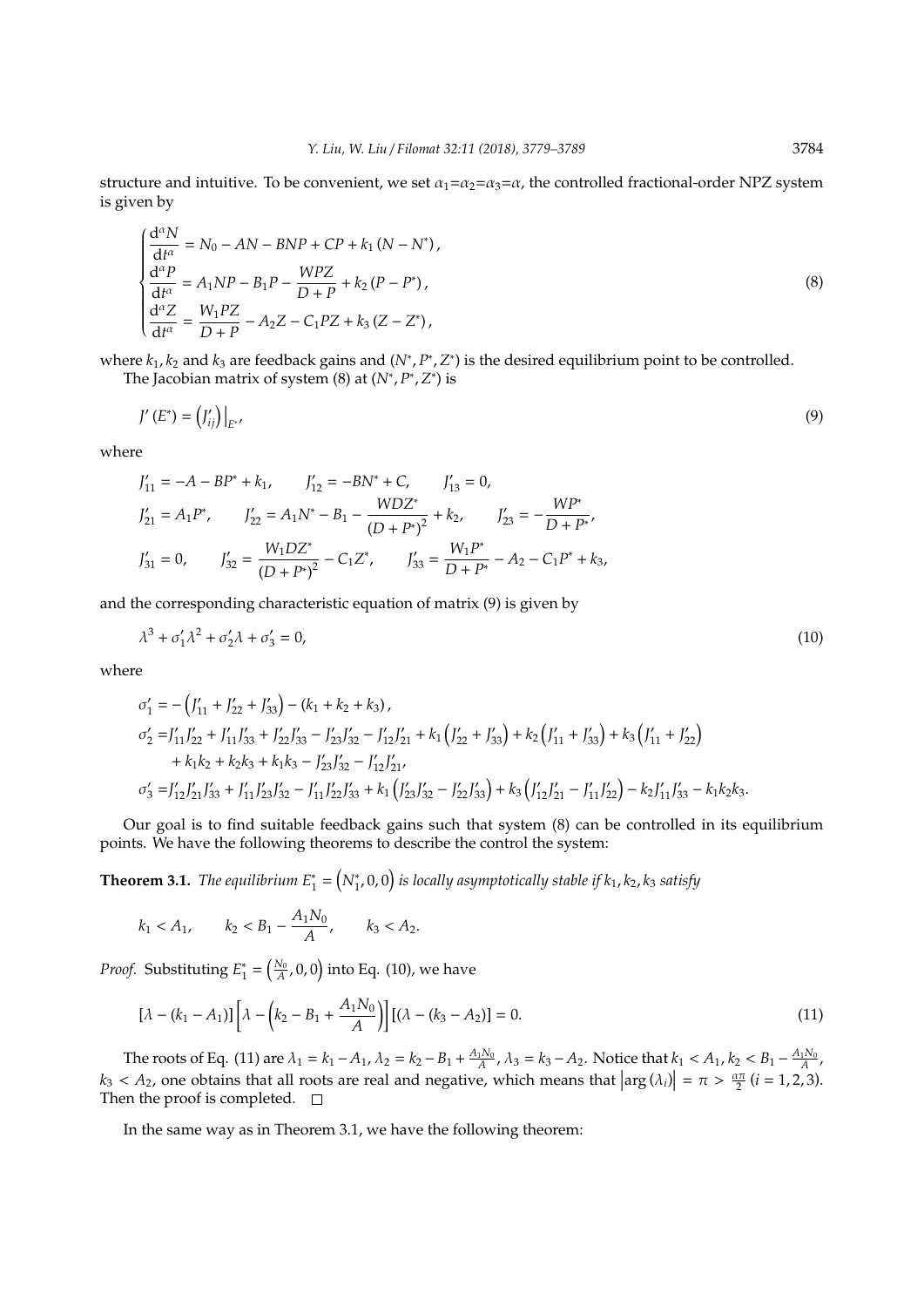**Theorem 3.2.** *The equilibrium*  $E_2^* = (N_2^*, P_2^*)$ 2 , 0 *is locally asymptotically stable if feedback gains k*1, *k*2, *k*<sup>3</sup> *satisfy one of the following conditions:*

(1) 
$$
E < 0
$$
,  $F > 0$ ,  $\Delta > 0$ ;  
\n(2)  $E < 0$ ,  $F > 0$ ,  $\Delta < 0$  for all  $\alpha < \frac{2}{\pi}$  arctan $\left(\frac{\sqrt{-\Delta}}{F}\right)$ , (12)

*where*

$$
E := \frac{W_1 P_2^*}{D + P_2^*} - A_2 - C_1 P_2^* + k_3,
$$
  
\n
$$
F := (-A - BP_2^* + k_1) + + k_2,
$$
  
\n
$$
G := (-A - BP_2^* + k_1) k_2 + A_1 (N_0 - AN_2^*),
$$
  
\n
$$
\Delta := F^2 - 4G.
$$

*Proof.* Substituting *E* ∗  $\frac{1}{2} = \left(N_2^*, P_2^*\right)$  $\binom{2}{2}$ , 0) into Eq. (10), one obtains

$$
(\lambda - E)\left(\lambda^2 - F\lambda + G\right) = 0.
$$

Then we have

$$
\lambda_1 = E, \qquad \lambda_{2,3} = \frac{1}{2} \left( -F \pm \sqrt{\Delta} \right).
$$

If (12)<sub>1</sub> holds, then  $\lambda_1$  < 0,  $\lambda_{2,3}$  < 0. Thus, all the eigenvalues with control corresponding to the equilibrium  $E_2$  are real and negative.

If (12)<sub>2</sub> holds, then  $\lambda_1 < 0$  and  $\lambda_{2,3}$  are complex as follows:

$$
\lambda_{2,3} = \frac{-F \pm i \sqrt{-\Delta}}{2},
$$

where *i* = √  $\boxed{-1}$ . Thus from Lemma 2.1, if  $\left|\arg(\lambda_{2,3})\right| = \arctan\left(\frac{\sqrt{-\Delta}}{F}\right)$  $\left( \frac{a\pi}{2} \text{ hold, then the equilibrium } E_2^* \right)$  $\frac{1}{2}$  is asymptotically stable. Then the proof is completed.  $\square$ 

Now, we recall a theorem by fractional-order Routh-Hurwitz stability criterion to determine the local stability of interior equilibrium points *E* ∗  $_3^*$  and  $E_4^*$ 4 .

**Theorem 3.3.** [27] *If the discriminant of the eigenvalues of matrix* (9) *is given as*

$$
D(P) = 18\sigma'_1\sigma'_2\sigma'_3 + (\sigma'_1\sigma'_2)^2 - 4\sigma'_3(\sigma'_1)^3 - 4(\sigma'_2)^3 - 27(\sigma'_3)^2,
$$

then equilibrium points E<sub>3</sub> and E<sub>4</sub> are locally asymptotically stable if they satisfy the following fractional Routh-*Hurwitz conditions:*

(i) If  $D(P) > 0$ , then the necessary and sufficient condition for equilibrium point  $E_3^*(E_4^*$ 4 )*, to be locally asymptotically* stable, is  $\sigma_1'$  $\frac{1}{1} > 0, \sigma'_{3}$  $y'_{3} > 0, \sigma'_{1}$  $i_1' \sigma'_2$  $'_{2} - \sigma'_{3}$  $y'_{3} > 0.$ 

(ii) *If*  $D(P) < 0$ ,  $\sigma_1$  $\sigma'_1 \geq 0, \, \sigma'_2$  $y_2 \geq 0, \, \sigma_3'$  $S_3$  > 0, then  $E_3^*(E_4^*)$  $_{4}^{*}$ ) *is locally asymptotically stable for*  $\alpha < \frac{2}{3}$ *. However, if*  $D(P) < 0$ ,  $\sigma'_1 < 0$ ,  $\sigma'_2 < 0$ ,  $\alpha > \frac{2}{3}$ , then all roots of equation (10) satisfy the condition  $|arg(\lambda)| < \alpha \pi/2$ .

(iii) *If*  $D(P) < 0$ ,  $\sigma'_1 > 0$ ,  $\sigma'_2$  $y'_1 > 0, \sigma'_2$  $y_2 > 0, \sigma'_1$  $'_{1}\sigma'_{2}$  $\frac{1}{2} - \sigma_3'$  $S_3 = 0$ , then  $E_3^*(E_4^*)$  $\binom{4}{4}$  *is locally asymptotically stable for all*  $\alpha \in (0, 1)$ *.* 

 $(iv)$  *The necessary condition for equilibrium point*  $E_3^*(E_4^*)$ 4 )*, to be locally asymptotically stable, is* σ 0  $y'_{3} > 0.$ 

### **4. Numerical Simulations**

In this section, to verify theoretical results obtained before, we will do corresponding numerical simulations by applying a modified Adams-Bashforth-Moulton algorithm proposed by Diethelm et al. [11, 12].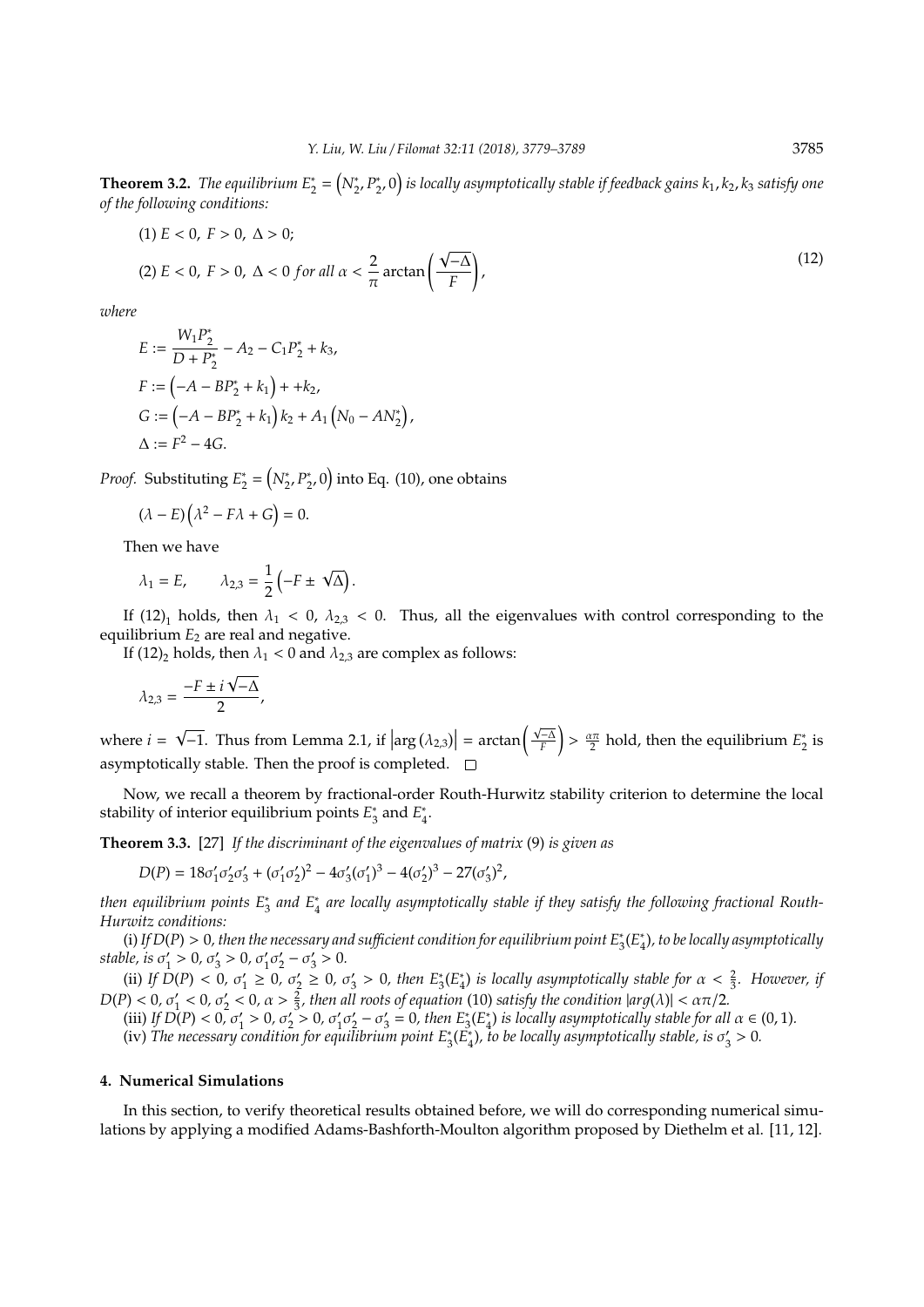#### *4.1. Dynamic behaviors in di*ff*erent fractional orders*

The parameters of system (8) are chosen as  $N_0 = 1.1$ ,  $A = 0.2$ ,  $B = 0.3$ ,  $C = 0.1$ ,  $A_1 = 0.5$ ,  $B_1 = 0.15$ ,  $W =$  $0.2$ ,  $W_1 = 0.26$ ,  $A_2 = 0.05$ ,  $C_1 = 0.01$ ,  $D = 1$ . Based on the algorithm above, we can simulate our results of the fractional-order NPZ system. According to what have been discussed in Section 2, we know that the system exhibit instabilities when  $\alpha \ge 0.7771$  as shown in Figure 3(a) and 3(b). And when  $\alpha < 0.7771$ , we find the cases that the system (1) does not show chaotic behavior in Figure 3(c) and 3(d).



Figure 3: Phase diagrams for system using the fixed values and fractional orders are  $\alpha = 0.80$ ,  $\alpha = 0.85$ ,  $\alpha = 0.75$ .

#### *4.2. Control of the system*

Let us now chose  $\alpha = 0.95$  and do the following work to verify whether system (1) can be controlled by our results or not.

## *4.2.1. Case 1: Plankton-free point E*<sup>∗</sup> 1 (5.5, 0, 0)

Based on Theorem 3.1, let us chose the feedback gain  $(k_1, k_2, k_3) = (-1, -3, -1)$  and  $\alpha = 0.95$ . By calculation, eigenvalues are  $\lambda_1 = -1.2$ ,  $\lambda_2 = -0.4$ ,  $\lambda_3 = -1.05$ , and the maximum lyapunov exponent is −0.4128, which means that system (8) is asymptotically stable at *E* ∗  $_1^*$  as shown in Figure 4(a) and Figure 5(a).

## *4.2.2. Case 2: Zooplankton-free point E*<sup>∗</sup> 2 (0.3, 13, 0)

Based on Theorem 3.2, let us chose the feedback gain  $(k_1, k_2, k_3) = (4, -2, -2)$  and  $\alpha = 0.95$ . By calculation, eigenvalues are  $\lambda_1 = -0.0664$ ,  $\lambda_2 = -2.0336$ ,  $\lambda_3 = -1.9386$ , and the maximum lyapunov exponent is -1.2715, which means that system (8) is asymptotically stable at *E*<sup>\*</sup>  $_2^*$  as shown in Figure 4(b) and Figure 5(b).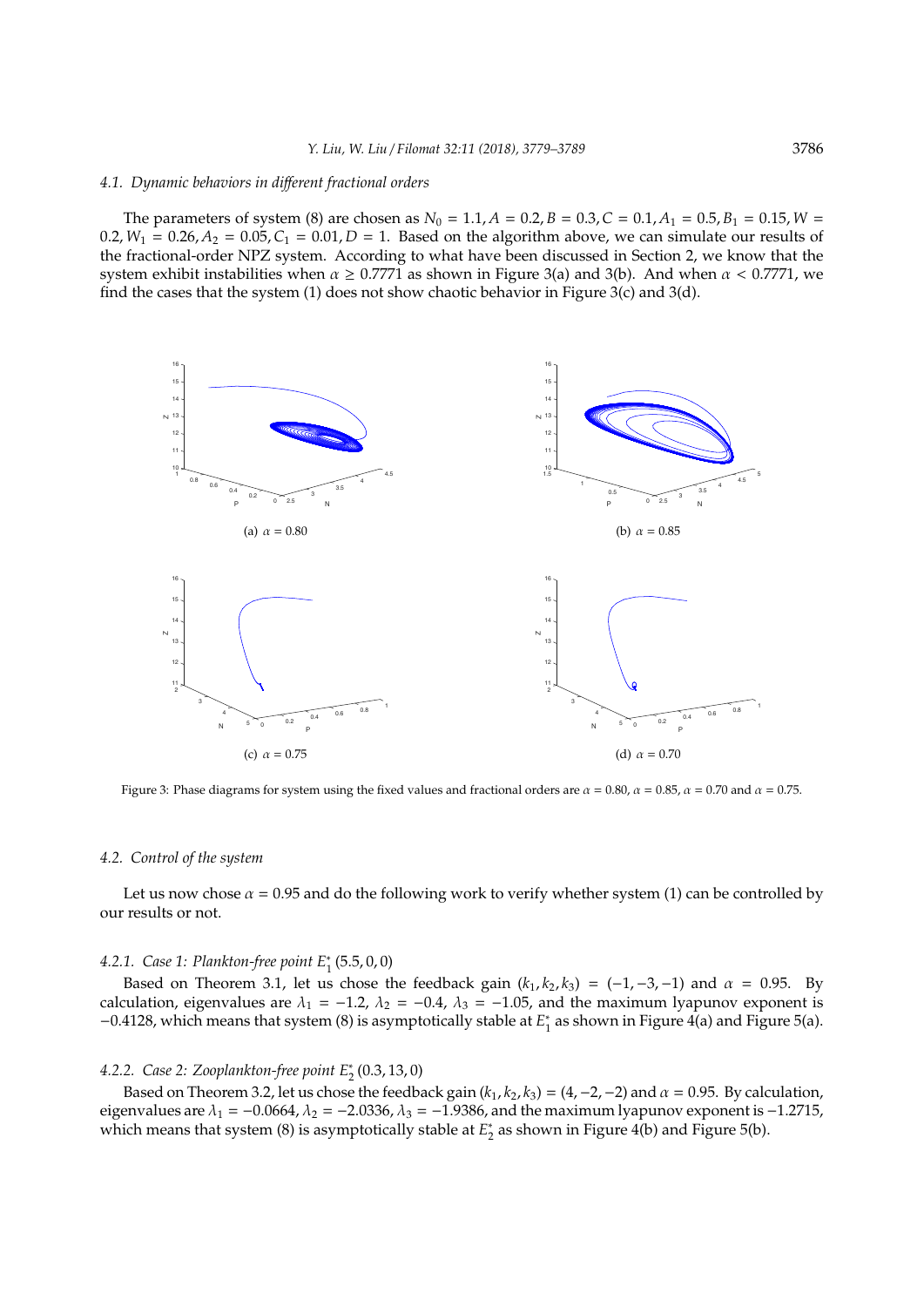## *4.2.3. Case 3: Interior point E*<sup>∗</sup> 3 (4.0778, 0.2532, 11.8359)

Let us chose the feedback gain  $(k_1, k_2, k_3) = (0, -0.5, 0)$  and  $\alpha = 0.95$ . From Theorem 3.3 (iii), we have  $D(P) = -0.0276 < 0, \sigma'_1$  $t'_1 = 0.3943 > 0, \sigma'_2$  $v'_2 = 0.2607 > 0$  and  $\sigma'_1$  $\frac{1}{2}$ <sub>2</sub>  $\frac{1}{2} - \sigma_1'$  $\frac{3}{3} \approx 0$ , and the maximum lyapunov exponent is −0.1116, which means that system (8) is asymptotically stable at *E* ∗  $_3^*$  as shown in Figure 4(c) and Figure 5(c).

## *4.2.4. Case 4: Interior point E*<sup>∗</sup> 4 (0.5021, 19.7468, 10.4806)

Let us chose the feedback gain  $(k_1, k_2, k_3) = (1.5, -0.5, -3)$  and  $\alpha = 0.95$ . From Theorem 3.3 (iii), we have  $D(P) = -21866 < 0, \sigma'_1$  $y'_1 = 8.0279 > 0, \sigma'_2$  $y'_2 = 18.3206 > 0$  and  $\sigma'_1$  $\frac{1}{2}$  $v'_2 - \sigma'_3$  $y'_3 \approx 0$ , and the maximum lyapunov exponent is −0.1094, which means that system (8) is asymptotically stable at *E*<sup>\*</sup><sub>4</sub>  $_4^*$  as shown in Figure  $4(d)$  and Figure 5(d).

From cases above, we know that the control of fractional-order NPZ system is feasible. Therefore, linear control of the system can be applied when the water ecology is unstable. For example, as shown in case 3, when the system is unstable, which means that biomass of phytoplankton may increase due to eutrophication caused by sewage disposal, decision makers can decrease the phytoplankton growth rate by 0.5 in some approach to make sure the system can return to a dynamical stable state in several days.



Figure 4: Dynamics of lyapunov exponents for the controlled system.

#### **5. Conclusion**

Overall, our study has revealed the stability in equilibrium points of the fractional-order nutrientphytoplankton-zooplankton system and applied a simple approach, which is linear feedback controller, to control the instability. Through the work above, we found that fractional order  $\alpha = 0.7771$  is the critical value of stability which means that every equilibrium point of system (1) is an unstable saddle point if  $\alpha$  > 0.7771. What's more, we yielded the sufficient condition of local stability in the equilibrium points of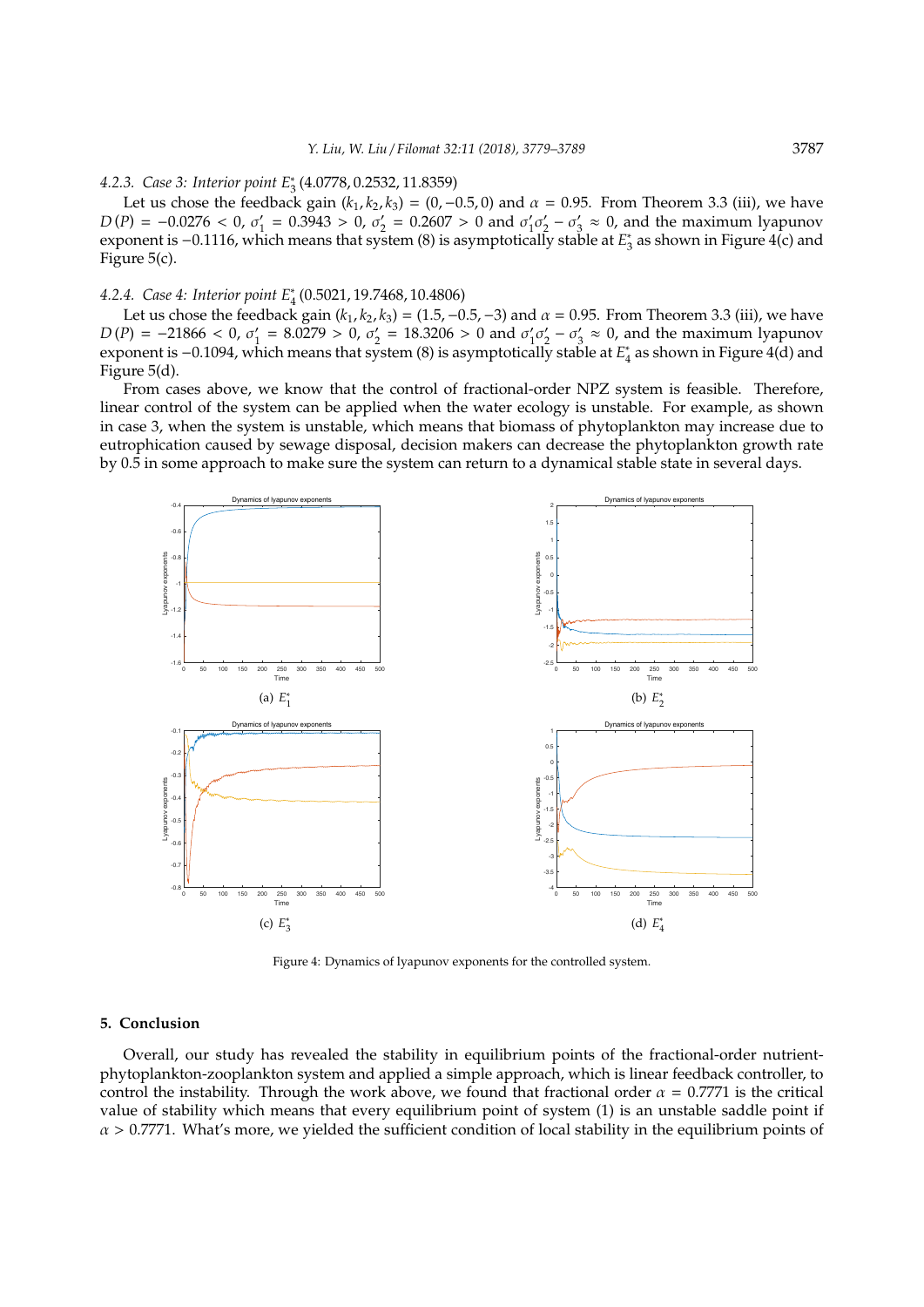the controlled fractional-order system by using Lemma 2.1 and fractional Routh-Hurwitz criterion. Finally, numerical simulation verified that results obtained above are credible. Thus, linear feedback control is a feasible way to control the fractional NPZ system in water or marine ecology.



Figure 5: The time response of the state for stabilizing system (8) to each equilibrium point.

#### **References**

- [1] Abbott, M. R., et al., *Marine Biotic Responses to Environmental Change and Feedbacks to Climate, Climate Change 1995: The Science of Climate Change: Contribution of Working Group I to the Second Assessment Report of the Intergovernmental Panel on Climate Change*. **2** (1996), 483.
- [2] Bianca, C., Pappalardo, F., Pennisi, M. and Ragusa, M. A., *Persistence analysis in a Kolmogorov-type model for cancer-immune system competition, In: International Conference of Numerical Analysis & Applied Mathematics*, American Institute of Physics, **1558** (2013), pp. 1797–1800.
- [3] Bianca, C., Pennisi, M., Motta, S. and Ragusa, M. A., *Immune System Network and Cancer Vaccine*, American Institute of Physics, **1389** (2011), pp. 945–948.
- [4] Butzer, P. L. and Westphal, U., *An introduction to fractional calculus*, World Scientic, Singapore, 2000.
- [5] Caputo, M., *Linear models of dissipation whose Q is almost frequency independent-II*, Geophys. J. R. Astron. Soc., **13** (1967), No. 5, 529–539.
- [6] Chakarborty, S. Roy, S. and Chattopadhyay, J., *Nutrient-limiting toxin producing and the dynamics of two phytoplankton in culture media: A mathematical model*, J. Ecol. Modell., **213** (2008), No. 2, 191–201.
- [7] Chen, D. Q. and Liu, W. J., *Chaotic behavior and its control in a fractional-order energy demand-supply system*, J. Comput. Nonlin. Dyn., **11** (2016), No. 6, 061010–061010–7.
- [8] Chowdhury, T., Roy, S. and Chattopadhyay, J., *Modeling migratory grazing of zooplankton on toxic and non-toxic phytoplankton*, Appl. Math. Comput., **197** (2008), No. 2, 659–671.
- [9] Das, K. and Ray, S., *E*ff*ect of delay on nutrient cycling in phytoplankton-zooplankton interactions in estuarine system*, Ecol. model., **215** (2008), No. 1, 690–76.
- [10] DeVries, T., Hoizer, M. and Primeau, F., *Recent increase in oceanic carbon uptake driven by weaker upper-ocean overturning*, Nature, **542** (2017), No. 7640, 215–218.
- [11] Diethelm, K., Ford, N. J. and Freed, A. D., *A predictor-corrector approach for the numerical solution of fractional di*ff*erential equations*, Nonlinear Dynam., **29** (2002), No. 1–4, 3–22.